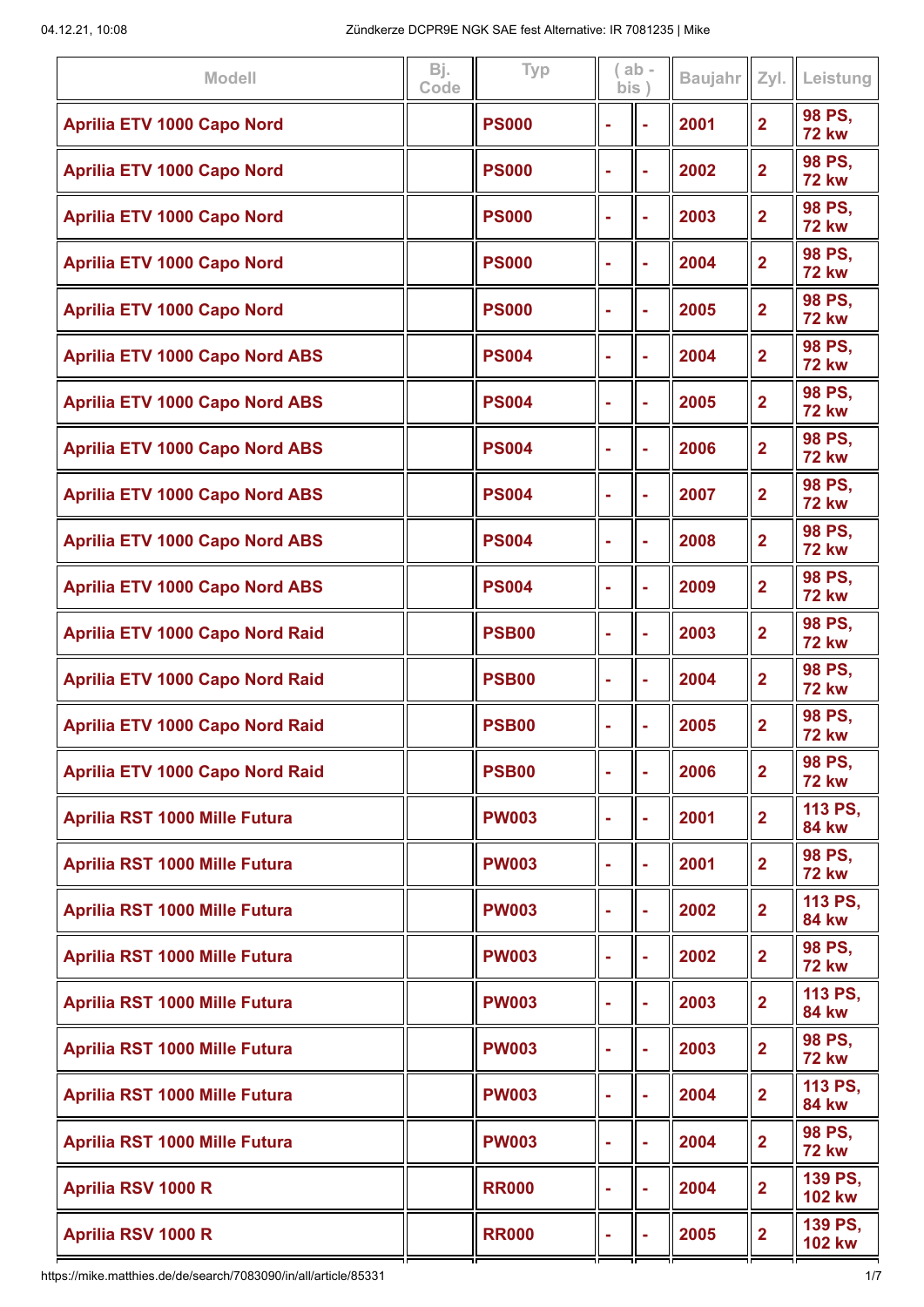| Aprilia RSV 1000 R                                              | <b>RR000</b> |        |    | 2007 | $\overline{2}$          | 143 PS,<br><b>105 kw</b> |
|-----------------------------------------------------------------|--------------|--------|----|------|-------------------------|--------------------------|
| <b>Aprilia RSV 1000 R</b>                                       | <b>RR000</b> | ×      | ÷  | 2008 | $\overline{2}$          | 143 PS,<br><b>105 kw</b> |
| Aprilia RSV 1000 R                                              | <b>RR000</b> | ä,     | ÷  | 2009 | $\overline{2}$          | 143 PS,<br><b>105 kw</b> |
| <b>Aprilia RSV 1000 R</b>                                       | <b>RR000</b> | ä,     | ÷  | 2010 | $\overline{2}$          | 143 PS,<br><b>105 kw</b> |
| <b>Aprilia RSV 1000 R</b>                                       | <b>RRK00</b> | ÷      | ÷  | 2006 | $\overline{2}$          | 143 PS,<br><b>105 kw</b> |
| <b>Aprilia RSV 1000 R Factory</b>                               | <b>RR000</b> | ×      | ۰  | 2004 | $\overline{2}$          | 139 PS,<br><b>102 kw</b> |
| <b>Aprilia RSV 1000 R Factory</b>                               | <b>RR000</b> | ×      | ÷  | 2005 | $\overline{\mathbf{2}}$ | 139 PS,<br><b>102 kw</b> |
| <b>Aprilia RSV 1000 R Factory</b>                               | <b>RRK00</b> | ä,     | ÷  | 2006 | $\overline{2}$          | 143 PS,<br><b>105 kw</b> |
| <b>Aprilia RSV 1000 R Factory</b>                               | <b>RRK00</b> | ä,     | ÷  | 2007 | $\overline{2}$          | 143 PS,<br><b>105 kw</b> |
| <b>Aprilia RSV 1000 R Factory</b>                               | <b>RRK00</b> | ċ      | ÷  | 2008 | $\overline{2}$          | 143 PS,<br><b>105 kw</b> |
| <b>Aprilia RSV 1000 R Factory</b>                               | <b>RRK00</b> | ×      | ÷  | 2009 | $\overline{2}$          | 143 PS,<br><b>105 kw</b> |
| <b>Aprilia RSV 1000 R Factory</b>                               | <b>RRK00</b> | ÷      | ÷  | 2010 | $\overline{2}$          | 143 PS,<br><b>105 kw</b> |
| <b>Aprilia RSV 1000 Mille</b>                                   | <b>ME000</b> | ×      |    | 1998 | $\overline{2}$          | 118 PS,<br><b>87 kw</b>  |
| <b>Aprilia RSV 1000 Mille</b>                                   | <b>ME000</b> | ٠      |    | 1999 | $\overline{2}$          | 118 PS,<br><b>87 kw</b>  |
| <b>Aprilia RSV 1000 Mille</b>                                   | <b>ME000</b> | ÷      |    | 2000 | $\overline{2}$          | 118 PS,<br><b>87 kw</b>  |
| <b>Aprilia RSV 1000 R Mille</b>                                 | <b>ME001</b> |        |    | 2000 | $\overline{\mathbf{2}}$ | 118 PS,<br><b>87 kw</b>  |
| <b>Aprilia RSV 1000 Mille</b>                                   | <b>MEA00</b> |        |    | 1998 | $\overline{2}$          | 98 PS,<br><b>72 kw</b>   |
| <b>Aprilia RSV 1000 Mille</b>                                   | <b>MEA00</b> | ÷      |    | 1999 | $\overline{2}$          | 98 PS,<br><b>72 kw</b>   |
| <b>Aprilia RSV 1000 Mille</b>                                   | <b>MEA00</b> | ä,     | ۰  | 2000 | $\overline{\mathbf{2}}$ | 98 PS,<br><b>72 kw</b>   |
| <b>Aprilia RSV 1000 R Mille</b>                                 | <b>MEA01</b> |        |    | 2000 | $\overline{\mathbf{2}}$ | 98 PS,<br><b>72 kw</b>   |
| <b>Aprilia RSV 1000 Mille</b>                                   | <b>RP000</b> |        |    | 2001 | $\overline{\mathbf{2}}$ | 125 PS,<br><b>92 kw</b>  |
| <b>Aprilia RSV 1000 Mille</b>                                   | <b>RP000</b> | ä,     | ä, | 2002 | $\overline{2}$          | 125 PS,<br><b>92 kw</b>  |
| <b>Aprilia RSV 1000 Mille</b>                                   | <b>RP001</b> | ä,     | ä, | 2001 | $\overline{2}$          | 98 PS,<br><b>72 kw</b>   |
| <b>Aprilia RSV 1000 Mille</b>                                   | <b>RP001</b> | ÷      | ÷  | 2002 | $\overline{\mathbf{2}}$ | 98 PS,<br><b>72 kw</b>   |
| <b>Aprilia RSV 1000 Mille</b>                                   | <b>RP012</b> | ä,     | ä, | 2003 | $\overline{\mathbf{2}}$ | 125 PS,<br><b>92 kw</b>  |
| <b>Aprilia RSV 1000 R Mille</b>                                 | <b>RP012</b> | $\sim$ | ÷  | 2003 | $\mathbf{2}$            | 125 PS,<br><b>92 kw</b>  |
| https://mike.matthies.de/de/search/7083090/in/all/article/85331 |              |        |    |      |                         | 2/7                      |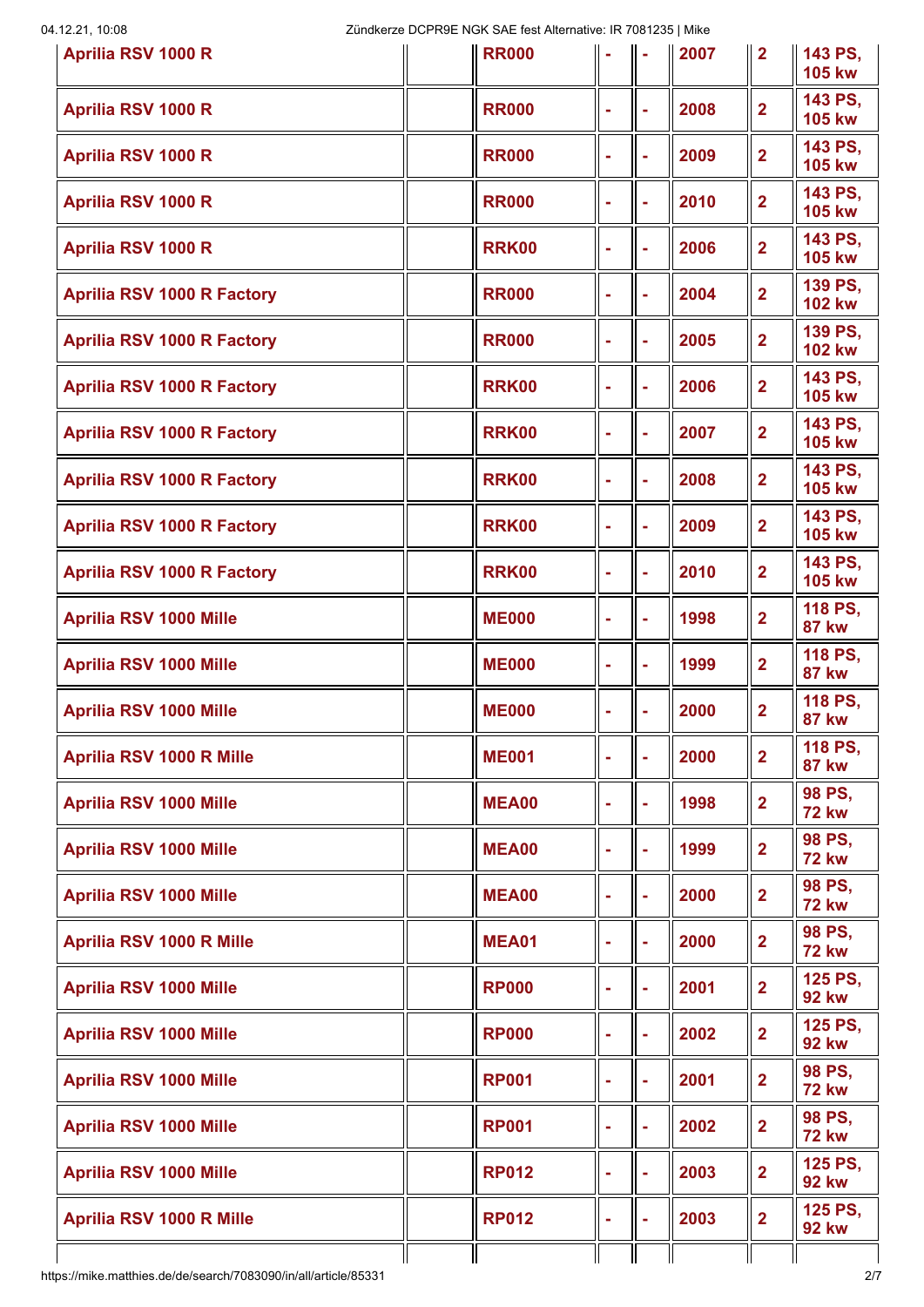| <b>Aprilia RSV 1000 R Mille</b>         | <b>RPA00</b>       |    |    | 2001 | $\overline{2}$          | 125 PS,<br><b>92 kw</b> |
|-----------------------------------------|--------------------|----|----|------|-------------------------|-------------------------|
| <b>Aprilia RSV 1000 R Mille</b>         | <b>RPA00</b>       | ÷  | ä, | 2002 | $\overline{2}$          | 125 PS,<br><b>92 kw</b> |
| <b>Aprilia RSV 1000 R Mille</b>         | <b>RPA01</b>       |    | ÷  | 2001 | $\overline{2}$          | 98 PS,<br><b>72 kw</b>  |
| <b>Aprilia RSV 1000 R Mille</b>         | <b>RPA01</b>       | ÷  | ÷  | 2002 | $\overline{2}$          | 98 PS,<br><b>72 kw</b>  |
| <b>Aprilia RSV 1000 R Tuono</b>         | <b>RPB00</b>       | ÷  | ÷  | 2003 | $\overline{2}$          | 125 PS,<br><b>92 kw</b> |
| <b>Aprilia RSV 1000 R Tuono</b>         | RPB09              |    | ä, | 2004 | $\overline{2}$          | 125 PS,<br><b>92 kw</b> |
| <b>Aprilia RSV 1000 R Tuono</b>         | <b>RPB09</b>       |    | ä, | 2005 | $\overline{\mathbf{2}}$ | 125 PS,<br><b>92 kw</b> |
| <b>Aprilia RSV 1000 R Tuono Factory</b> | RPB09              |    | ä, | 2004 | $\overline{2}$          | 125 PS,<br><b>92 kw</b> |
| <b>Aprilia RSV 1000 R Tuono Factory</b> | <b>RPB09</b>       |    | ÷  | 2005 | $\overline{\mathbf{2}}$ | 125 PS,<br><b>92 kw</b> |
| <b>Aprilia SL 1000 Falco</b>            | <b>PA000</b>       |    | ÷  | 1999 | $\overline{2}$          | 118 PS,<br><b>87 kw</b> |
| <b>Aprilia SL 1000 Falco</b>            | <b>PA000</b>       |    | ä, | 1999 | $\overline{2}$          | 95 PS,<br><b>70 kw</b>  |
| <b>Aprilia SL 1000 Falco</b>            | <b>PA000/PAS00</b> | ä, | ä, | 2000 | $\overline{2}$          | 118 PS,<br><b>87 kw</b> |
| <b>Aprilia SL 1000 Falco</b>            | <b>PA000/PAS00</b> |    | ä, | 2000 | $\overline{2}$          | 95 PS,<br><b>70 kw</b>  |
| <b>Aprilia SL 1000 Falco</b>            | <b>PA000/PAS00</b> | ä, | ä, | 2001 | $\overline{\mathbf{2}}$ | 118 PS,<br><b>87 kw</b> |
| <b>Aprilia SL 1000 Falco</b>            | <b>PA000/PAS00</b> |    | ä, | 2001 | $\overline{2}$          | 95 PS,<br><b>70 kw</b>  |
| <b>Aprilia SL 1000 Falco</b>            | <b>PA000/PAS00</b> |    | ä  | 2002 | $\overline{\mathbf{2}}$ | 118 PS,<br><b>87 kw</b> |
| <b>Aprilia SL 1000 Falco</b>            | <b>PA000/PAS00</b> |    | ä, | 2002 | $\overline{2}$          | 95 PS,<br><b>70 kw</b>  |
| <b>Aprilia SL 1000 Falco</b>            | <b>PA000/PAS00</b> |    | ÷, | 2003 | $\overline{\mathbf{2}}$ | 118 PS,<br><b>87 kw</b> |
| <b>Aprilia SL 1000 Falco</b>            | <b>PA000/PAS00</b> |    | ä  | 2003 | $\overline{2}$          | 95 PS,<br><b>70 kw</b>  |
| <b>Aprilia SL 1000 Falco</b>            | <b>PA000/PAS00</b> |    | ä  | 2004 | $\overline{\mathbf{2}}$ | 118 PS,<br><b>87 kw</b> |
| <b>Aprilia SL 1000 Falco</b>            | <b>PA000/PAS00</b> | ä, | ä  | 2004 | $\overline{\mathbf{2}}$ | 95 PS,<br><b>70 kw</b>  |
| <b>Aprilia Tuono 1000 R</b>             | <b>RR100</b>       |    | ä, | 2007 | $\overline{\mathbf{2}}$ | 133 PS,<br><b>98 kw</b> |
| <b>Aprilia Tuono 1000 R</b>             | <b>RR100</b>       |    | ä, | 2008 | $\overline{\mathbf{2}}$ | 133 PS,<br><b>98 kw</b> |
| <b>Aprilia Tuono 1000 R</b>             | <b>RR100</b>       |    | ä, | 2009 | $\overline{\mathbf{2}}$ | 133 PS,<br><b>98 kw</b> |
| <b>Aprilia Tuono 1000 R</b>             | <b>RR100</b>       |    | ä, | 2010 | $\overline{\mathbf{2}}$ | 133 PS,<br><b>98 kw</b> |
| <b>Aprilia Tuono 1000 R</b>             | <b>RR100</b>       | ÷  | ÷  | 2011 | $\overline{\mathbf{2}}$ | 133 PS,<br><b>98 kw</b> |
|                                         |                    |    |    |      |                         |                         |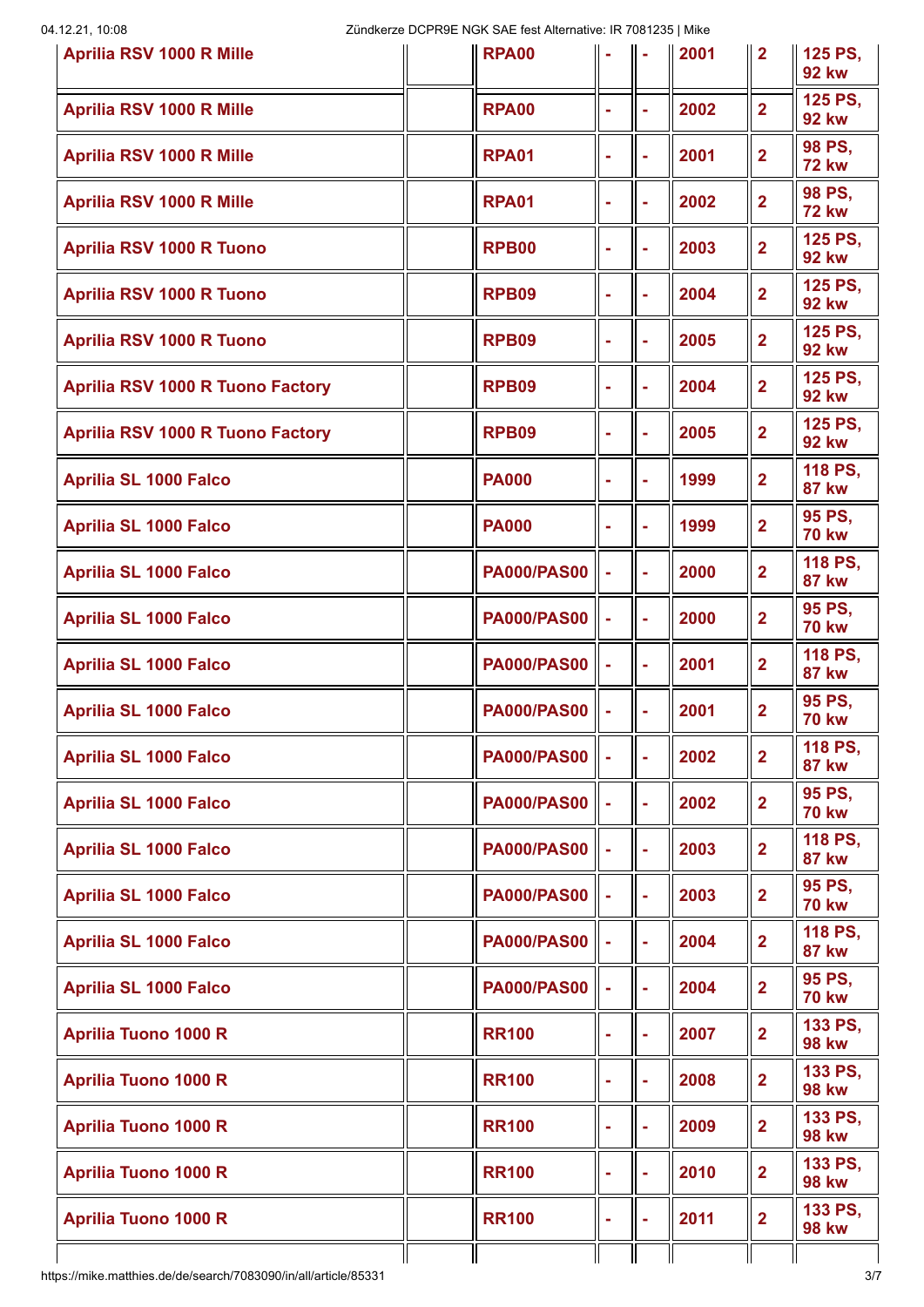| <b>Aprilia Tuono 1000 R</b>                                     | <b>RRL00</b>    |                |    | 2006 | $\overline{2}$ | 133 PS,<br><b>98 kw</b>  |
|-----------------------------------------------------------------|-----------------|----------------|----|------|----------------|--------------------------|
| <b>Aprilia Tuono 1000 R Factory</b>                             | <b>RR100</b>    | ×              | ÷  | 2007 | $\overline{2}$ | 139 PS,<br><b>102 kw</b> |
| <b>Aprilia Tuono 1000 R Factory</b>                             | <b>RR100</b>    | ä,             |    | 2008 | $\overline{2}$ | 139 PS.<br><b>102 kw</b> |
| <b>Aprilia Tuono 1000 R Factory</b>                             | <b>RR100</b>    | ×              | ÷  | 2009 | $\overline{2}$ | 139 PS,<br><b>102 kw</b> |
| <b>Aprilia Tuono 1000 R Factory</b>                             | <b>RR100</b>    | ÷              | ÷  | 2010 | $\overline{2}$ | 139 PS,<br><b>102 kw</b> |
| <b>Aprilia Tuono 1000 R Factory</b>                             | <b>RR100</b>    | ×              |    | 2011 | $\overline{2}$ | 139 PS,<br><b>102 kw</b> |
| <b>Buell XB12R 1200 ie Firebolt</b>                             | XB <sub>1</sub> |                |    | 2004 | $\overline{2}$ | 101 PS,<br><b>75 kw</b>  |
| <b>Buell XB12R 1200 ie Firebolt</b>                             | XB <sub>1</sub> | $\blacksquare$ | ÷  | 2004 | $\overline{2}$ | 34 PS,<br><b>25 kw</b>   |
| <b>Buell XB12R 1200 ie Firebolt</b>                             | XB <sub>1</sub> |                | ÷  | 2005 | $\overline{2}$ | 101 PS,<br><b>75 kw</b>  |
| <b>Buell XB12R 1200 ie Firebolt</b>                             | XB <sub>1</sub> |                |    | 2005 | $\overline{2}$ | 34 PS,<br><b>25 kw</b>   |
| <b>Buell XB12R 1200 ie Firebolt</b>                             | XB <sub>1</sub> |                | ÷  | 2006 | $\overline{2}$ | 101 PS,<br><b>75 kw</b>  |
| <b>Buell XB12R 1200 ie Firebolt</b>                             | XB <sub>1</sub> |                | ÷  | 2007 | $\overline{2}$ | 101 PS,<br><b>75 kw</b>  |
| <b>Buell XB12S 1200 ie Lightning</b>                            | XB <sub>1</sub> |                |    | 2004 | $\overline{2}$ | 101 PS,<br><b>75 kw</b>  |
| <b>Buell XB12S 1200 ie Lightning</b>                            | XB <sub>1</sub> |                |    | 2004 | $\overline{2}$ | 34 PS,<br><b>25 kw</b>   |
| <b>Buell XB12S 1200 ie Lightning</b>                            | XB <sub>1</sub> |                |    | 2005 | $\overline{2}$ | 101 PS,<br><b>75 kw</b>  |
| <b>Buell XB12S 1200 ie Lightning</b>                            | XB <sub>1</sub> |                |    | 2005 | $\overline{2}$ | 34 PS,<br><b>25 kw</b>   |
| <b>Buell XB12S 1200 ie Lightning</b>                            | XB <sub>1</sub> |                |    | 2006 | $\overline{2}$ | 101 PS,<br><b>75 kw</b>  |
| <b>Buell XB12S 1200 ie Lightning</b>                            | XB <sub>1</sub> |                |    | 2007 | $\overline{2}$ | 101 PS.<br><b>75 kw</b>  |
| <b>Buell XB12S 1200 ie Lightning</b>                            | XB <sub>1</sub> |                | ÷  | 2008 | $\overline{2}$ | 31,3 PS,<br><b>23 kw</b> |
| <b>Buell XB12S 1200 ie Lightning</b>                            | XB <sub>1</sub> |                |    | 2008 | $\overline{2}$ | 95 PS,<br><b>70 kw</b>   |
| <b>Buell XB12Scg 1200 ie Lightning Flach</b>                    | XB <sub>1</sub> |                |    | 2007 | $\overline{2}$ | 101 PS,<br><b>75 kw</b>  |
| <b>Buell XB12Ss 1200 ie Lightning Long</b>                      | XB <sub>2</sub> |                | ä, | 2006 | $\overline{2}$ | 101 PS,<br><b>75 kw</b>  |
| <b>Buell XB12Ss 1200 ie Lightning Long</b>                      | XB <sub>2</sub> | ä,             | ä, | 2006 | $\overline{2}$ | 34 PS,<br><b>25 kw</b>   |
| <b>Buell XB12Ss 1200 ie Lightning Long</b>                      | XB <sub>2</sub> |                | ÷  | 2007 | $\overline{2}$ | 101 PS,<br><b>75 kw</b>  |
| <b>Buell XB12STT 1200 ie Lightning Super</b><br><b>TT</b>       | XB <sub>2</sub> | $\blacksquare$ | ä, | 2007 | $\overline{2}$ | 101 PS,<br><b>75 kw</b>  |
| <b>Buell XB12X 1200 ie Ulysses</b>                              | XB <sub>2</sub> | $\blacksquare$ | ÷  | 2006 | $\overline{2}$ | 101 PS,<br><b>75 kw</b>  |
| https://mike.matthies.de/de/search/7083090/in/all/article/85331 |                 |                |    |      |                | 4/7                      |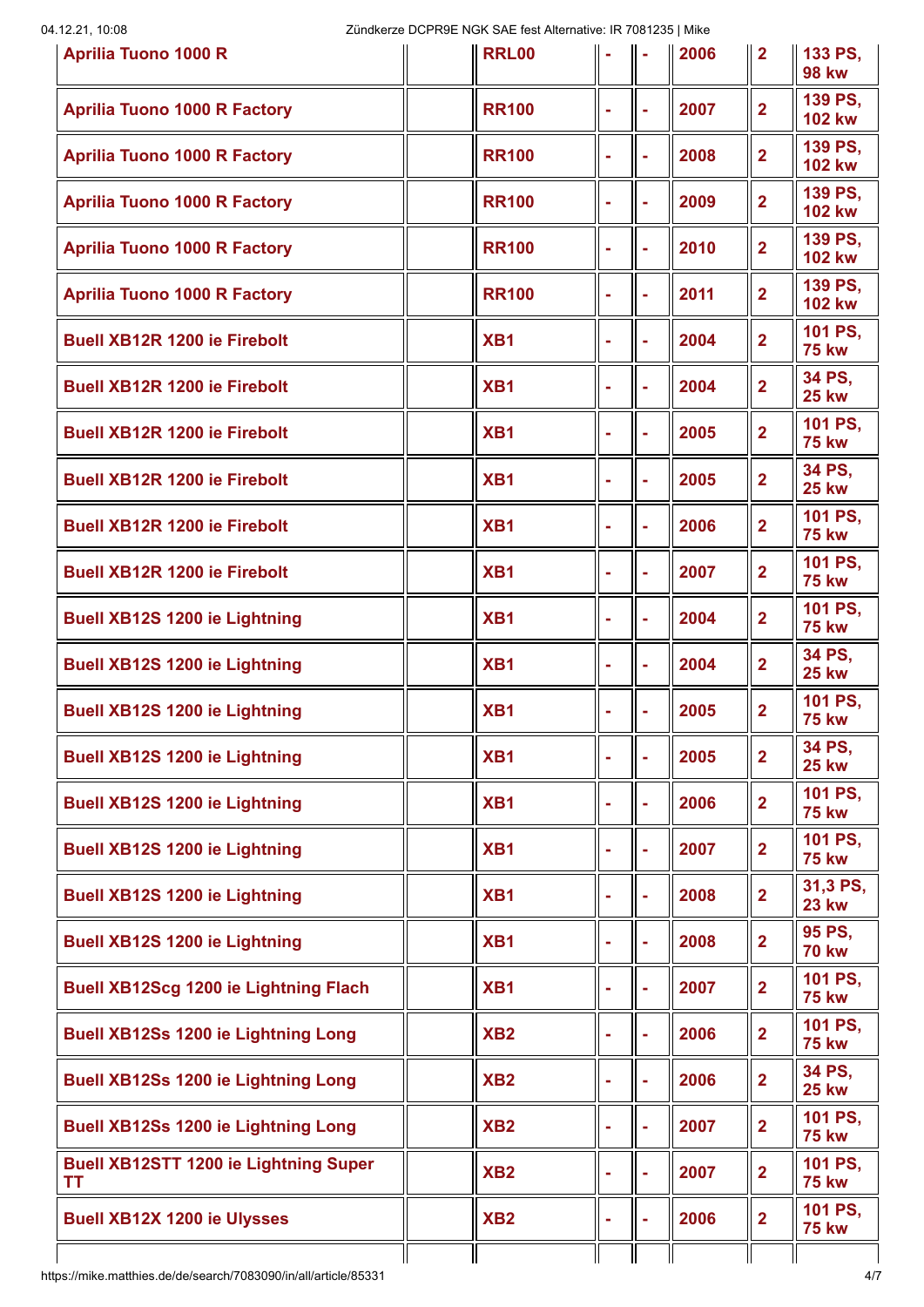| <b>Buell XB12X 1200 ie Ulysses</b>         | XB <sub>2</sub> |   |    | 2006 | $\overline{2}$ | 34 PS.<br><b>25 kw</b>  |
|--------------------------------------------|-----------------|---|----|------|----------------|-------------------------|
| <b>Buell XB12X 1200 ie Ulysses</b>         | XB2             |   | ÷  | 2007 | $\overline{2}$ | 101 PS,<br><b>75 kw</b> |
| <b>Buell XB12XT 1200 ie Ulysses</b>        | XB <sub>2</sub> |   | ÷  | 2009 | $\overline{2}$ | 95 PS,<br><b>70 kw</b>  |
| <b>Buell XB12XT 1200 ie Ulysses</b>        | XB <sub>2</sub> |   | ÷  | 2010 | $\overline{2}$ | 94 PS,<br><b>69 kw</b>  |
| <b>Buell XB9R 1000 ie Firebolt</b>         | XB <sub>1</sub> |   | ÷  | 2002 | $\overline{2}$ | 92 PS.<br><b>68 kw</b>  |
| <b>Buell XB9R 1000 ie Firebolt</b>         | XB <sub>1</sub> |   | ÷  | 2003 | $\overline{2}$ | 33 PS,<br><b>24 kw</b>  |
| <b>Buell XB9R 1000 ie Firebolt</b>         | XB <sub>1</sub> |   | ÷  | 2003 | $\overline{2}$ | 84 PS,<br><b>62 kw</b>  |
| <b>Buell XB9R 1000 ie Firebolt</b>         | XB <sub>1</sub> |   |    | 2004 | $\overline{2}$ | 33 PS,<br><b>24 kw</b>  |
| <b>Buell XB9R 1000 ie Firebolt</b>         | XB <sub>1</sub> |   | ÷  | 2004 | $\overline{2}$ | 84 PS,<br><b>62 kw</b>  |
| <b>Buell XB9S 1000 ie Lightning</b>        | XB <sub>1</sub> |   |    | 2003 | $\overline{2}$ | 33 PS,<br><b>24 kw</b>  |
| <b>Buell XB9S 1000 ie Lightning</b>        | XB <sub>1</sub> |   | ÷  | 2003 | $\overline{2}$ | 84 PS,<br><b>62 kw</b>  |
| <b>Buell XB9S 1000 ie Lightning</b>        | XB <sub>1</sub> |   |    | 2004 | $\overline{2}$ | 33 PS,<br><b>24 kw</b>  |
| <b>Buell XB9S 1000 ie Lightning</b>        | XB <sub>1</sub> |   | ÷  | 2004 | $\overline{2}$ | 84 PS,<br><b>62 kw</b>  |
| <b>Buell XB9SX 1000 ie Lightning CityX</b> | XB <sub>1</sub> |   |    | 2005 | $\overline{2}$ | 33 PS,<br><b>24 kw</b>  |
| <b>Buell XB9SX 1000 ie Lightning CityX</b> | XB1             |   |    | 2005 | $\overline{2}$ | 84 PS.<br><b>62 kw</b>  |
| <b>Buell XB9SX 1000 ie Lightning CityX</b> | XB <sub>1</sub> |   |    | 2006 | $\overline{2}$ | 33 PS,<br><b>24 kw</b>  |
| <b>Buell XB9SX 1000 ie Lightning CityX</b> | XB <sub>1</sub> |   |    | 2006 | $\overline{2}$ | 84 PS,<br><b>62 kw</b>  |
| <b>Buell XB9SX 1000 ie Lightning CityX</b> | XB1             |   |    | 2007 | $\overline{2}$ | 84 PS,<br><b>62 kw</b>  |
| <b>CAN-AM DS 450 X-xc</b>                  |                 |   | ä  | 2009 | $\mathbf{1}$   | 45,3 PS,<br>33,8 kw     |
| <b>CAN-AM DS 450 X-mx</b>                  |                 |   |    | 2010 | $\mathbf{1}$   | 45,3 PS,<br>33,8 kw     |
| <b>CAN-AM DS 450 X-mx</b>                  |                 |   |    | 2011 | $\mathbf{1}$   | 45,3 PS,<br>33,8 kw     |
| <b>CAN-AM DS 450 X-mx</b>                  |                 |   | ä  | 2012 | $\mathbf{1}$   | 45,3 PS,<br>33,8 kw     |
| <b>CAN-AM DS 450 X-mx</b>                  |                 |   | ä, | 2013 | $\mathbf{1}$   | 45,3 PS,<br>33,8 kw     |
| <b>CAN-AM DS 450 International</b>         |                 |   | ä, | 2008 | $\mathbf 1$    | 45,3 PS,<br>33,8 kw     |
| <b>CAN-AM DS 450 X International</b>       |                 |   | ä  | 2008 | $\mathbf{1}$   | 45,3 PS,<br>33,8 kw     |
| <b>CAN-AM DS 450 MXC International</b>     |                 | ÷ |    | 2009 | $\mathbf{1}$   | 45,3 PS,<br>33,8 kw     |
|                                            |                 |   |    |      |                |                         |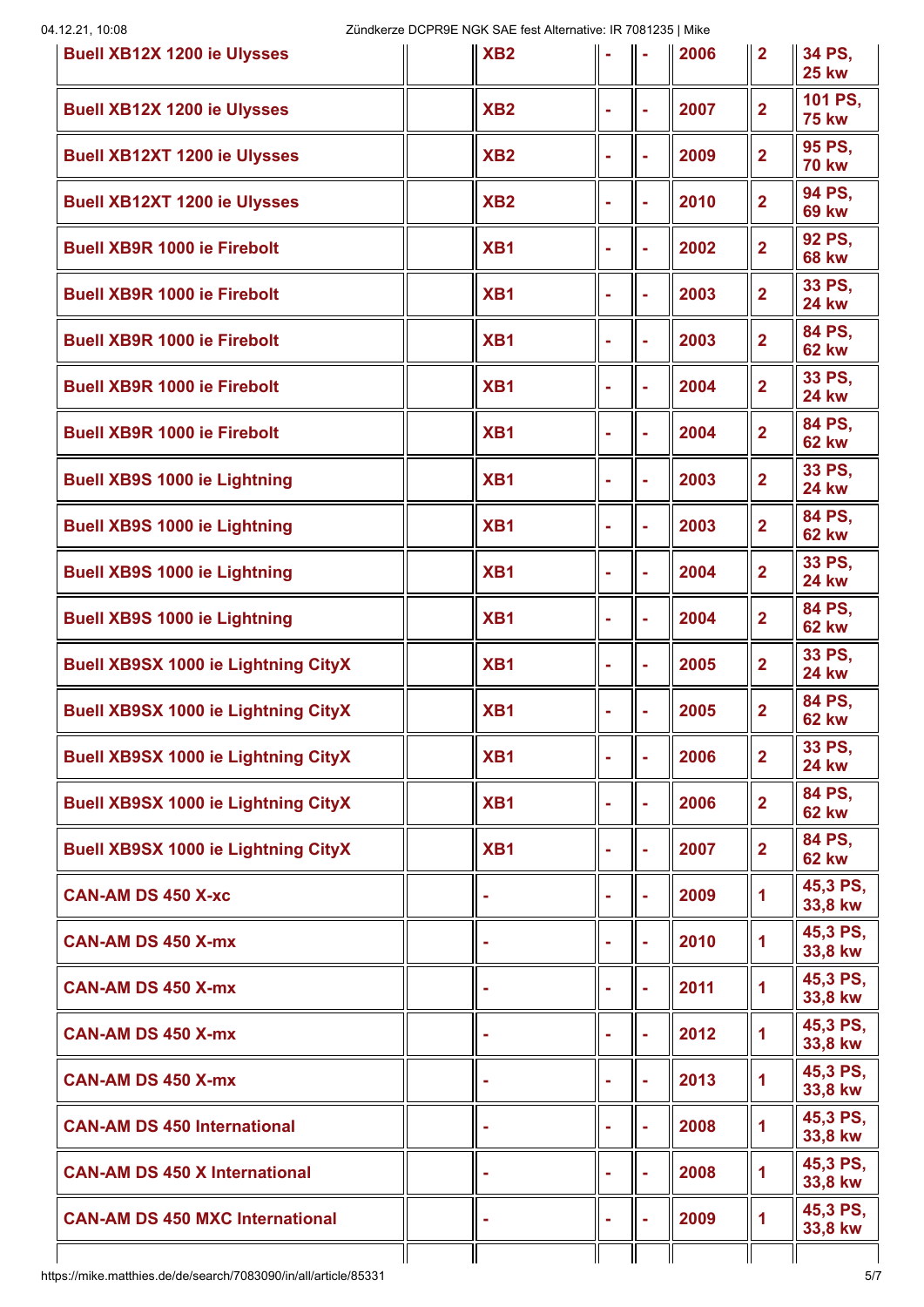| <b>CAN-AM DS 450 International</b>                             |  |   |    | 2009 | 1                       | 45,3 PS,<br>33,8 kw     |
|----------------------------------------------------------------|--|---|----|------|-------------------------|-------------------------|
| <b>CAN-AM DS 450 X International</b>                           |  |   |    | 2009 | 1                       | 45,3 PS.<br>33,8 kw     |
| <b>CAN-AM DS 450 X-mx International</b>                        |  |   |    | 2014 | 1                       | 45,3 PS,<br>33,8 kw     |
| <b>CAN-AM DS 450 X-mx International</b>                        |  |   |    | 2015 | $\mathbf{1}$            | 45,3 PS,<br>33,8 kw     |
| <b>CAN-AM Spyder 1000 RS SE5 ABS</b><br><b>Halbautomatik</b>   |  |   |    | 2014 | $\overline{2}$          | 100 PS,<br><b>74 kw</b> |
| CAN-AM Spyder 1000 RSS SE5 ABS<br><b>Halbautomatik</b>         |  |   |    | 2014 | $\overline{2}$          | 100 PS,<br><b>74 kw</b> |
| <b>CAN-AM Spyder 1000 RS SE5 ABS</b><br><b>Halbautomatik</b>   |  |   |    | 2015 | $\overline{2}$          | 100 PS,<br><b>74 kw</b> |
| CAN-AM Spyder 1000 RSS SE5 ABS<br><b>Halbautomatik</b>         |  |   |    | 2015 | $\overline{2}$          | 100 PS,<br><b>74 kw</b> |
| <b>CAN-AM Spyder 1000 RS SE5 ABS</b><br><b>Halbautomatik</b>   |  |   |    | 2016 | $\overline{\mathbf{2}}$ | 100 PS,<br><b>74 kw</b> |
| <b>CAN-AM Spyder 1000 RSS SE5 ABS</b><br><b>Halbautomatik</b>  |  |   | ä, | 2016 | $\overline{2}$          | 100 PS,<br><b>74 kw</b> |
| <b>CAN-AM Spyder 1000 RS SM5 ABS</b><br><b>Schaltgetriebe</b>  |  |   | ä  | 2014 | $\overline{2}$          | 100 PS,<br><b>74 kw</b> |
| <b>CAN-AM Spyder 1000 RSS SM5 ABS</b><br><b>Schaltgetriebe</b> |  |   | ä  | 2014 | $\overline{2}$          | 100 PS,<br><b>74 kw</b> |
| <b>CAN-AM Spyder 1000 RS SM5 ABS</b><br><b>Schaltgetriebe</b>  |  |   | ä, | 2015 | $\overline{2}$          | 100 PS,<br><b>74 kw</b> |
| <b>CAN-AM Spyder 1000 RSS SM5 ABS</b><br><b>Schaltgetriebe</b> |  |   | ä, | 2015 | $\overline{2}$          | 100 PS.<br><b>74 kw</b> |
| <b>CAN-AM Spyder 1000 RS SM5 ABS</b><br><b>Schaltgetriebe</b>  |  |   |    | 2016 | $\overline{2}$          | 100 PS,<br><b>74 kw</b> |
| <b>CAN-AM Spyder 1000 RSS SM5 ABS</b><br><b>Schaltgetriebe</b> |  |   |    | 2016 | $\overline{2}$          | 100 PS,<br><b>74 kw</b> |
| <b>CAN-AM Spyder 1000 RS SE5</b><br><b>Halbautomatik</b>       |  | ÷ | ٠  | 2010 | $\overline{\mathbf{2}}$ | 106 PS,<br><b>79 kw</b> |
| <b>CAN-AM Spyder 1000 RSS SE5</b><br><b>Halbautomatik</b>      |  |   | ä, | 2010 | $\overline{\mathbf{2}}$ | 106 PS,<br><b>79 kw</b> |
| <b>CAN-AM Spyder 1000 RSS SE5</b><br><b>Halbautomatik</b>      |  |   | ä, | 2011 | $\overline{2}$          | 106 PS,<br><b>79 kw</b> |
| <b>CAN-AM Spyder 1000 RS SE5</b><br><b>Halbautomatik</b>       |  |   | ÷  | 2011 | $\overline{2}$          | 106 PS,<br><b>79 kw</b> |
| <b>CAN-AM Spyder 1000 RSS SE5</b><br><b>Halbautomatik</b>      |  |   | ۰  | 2012 | $\overline{2}$          | 106 PS.<br><b>79 kw</b> |
| <b>CAN-AM Spyder 1000 RS SE5</b><br><b>Halbautomatik</b>       |  |   |    | 2012 | $\overline{2}$          | 106 PS,<br><b>79 kw</b> |
| <b>CAN-AM Spyder 1000 RS SE5</b><br><b>Halbautomatik</b>       |  |   | ÷  | 2013 | $\overline{2}$          | 100 PS,<br><b>74 kw</b> |
| <b>CAN-AM Spyder 1000 RSS SE5</b><br><b>Halbautomatik</b>      |  |   | ä, | 2013 | $\overline{2}$          | 100 PS,<br><b>74 kw</b> |
| <b>CAN-AM Spyder 1000 RS SM5</b><br><b>Schaltgetriebe</b>      |  |   | ä, | 2010 | $\overline{2}$          | 106 PS.<br><b>79 kw</b> |
| <b>CAN-AM Spyder 1000 RSS SM5</b><br><b>Schaltgetriebe</b>     |  |   |    | 2010 | $\overline{2}$          | 106 PS,<br><b>79 kw</b> |
|                                                                |  |   |    |      |                         |                         |